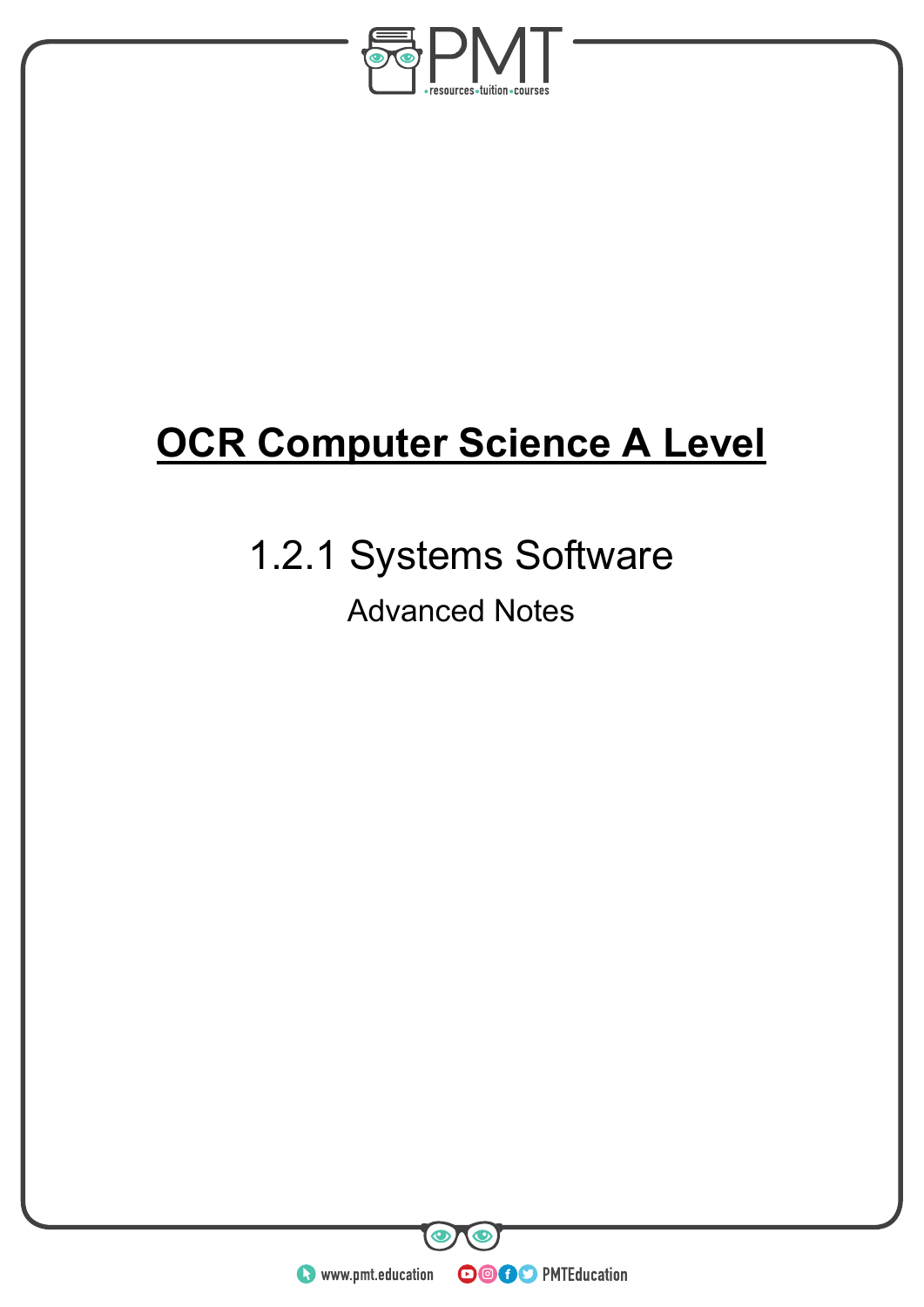

## **Specification:**

#### **1.2.1 a)**

#### **● Operating Systems**

○ The need for, function and purpose of operating systems

#### **1.2.1 b)**

#### **● Memory Management**

- Paging
- Segmentation
- Virtual Memory

#### **1.2.1 c)**

#### **● Interrupts**

- Role of interrupts
- Role of ISR (Interrupt Service Routines)
- Role of interrupts within Fetch-Decode- Execute Cycle

#### **1.2.1 d)**

#### **● Scheduling**

- Round robin
- First come first served
- Multi-level feedback queues
- Shortest job first
- Shortest remaining time

#### **1.2.1 e)**

#### **● Types of operating system**

- Distributed
- Embedded
- Multi-tasking
- Multi-user
- Real Time

#### **1.2.1 f)**

#### **● BIOS**

#### **1.2.1 g)**

**● Device drivers**

**1.2.1 h)** 

- **Virtual machines**
	- Where software is used to take on the function of a machine for:

**OOOO** PMTEducation

- Executing intermediate code
- Running an operating system within another

**WWW.pmt.education**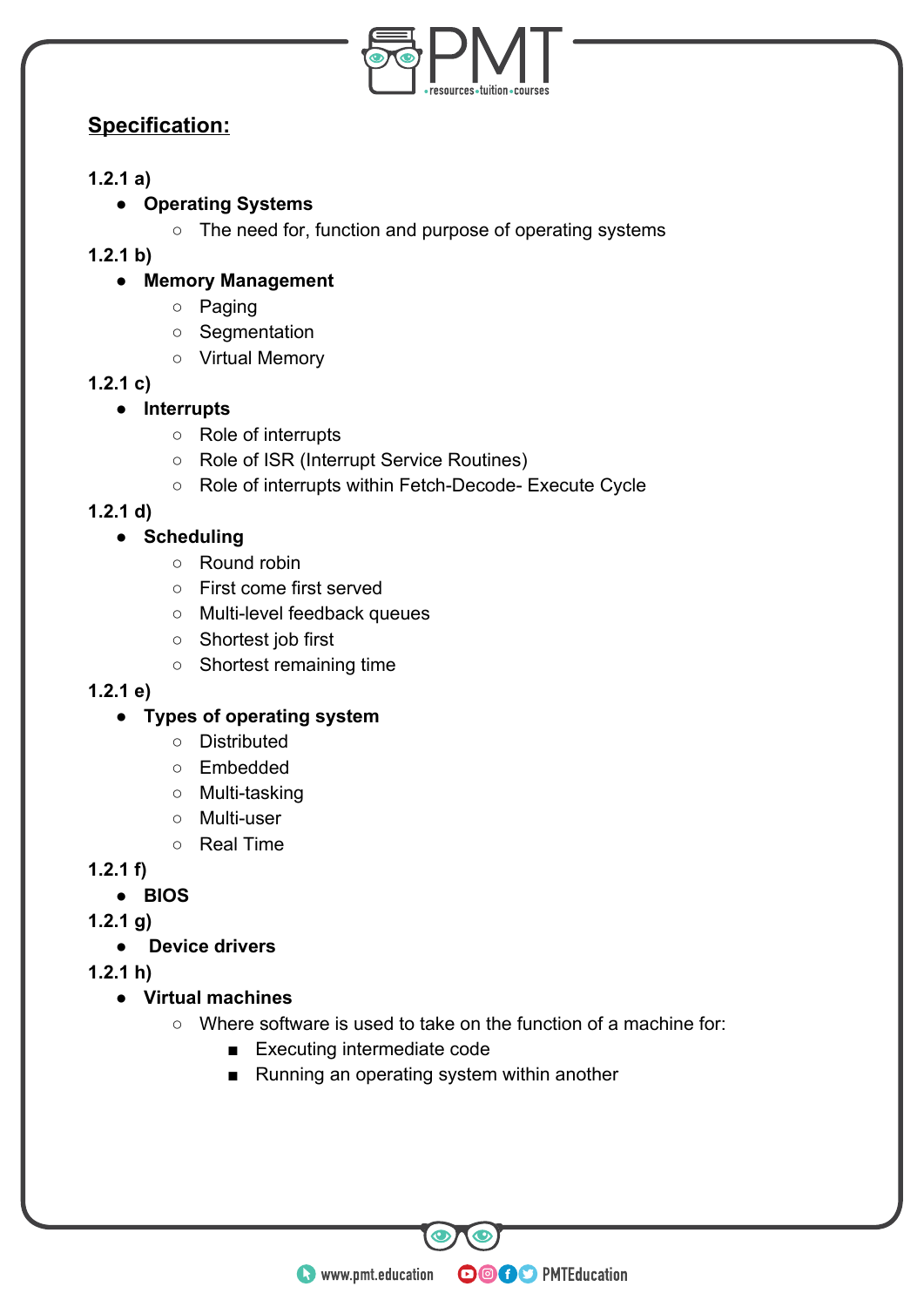

## **Operating Systems**

The term 'operating system' refers to a collection of programs that work together to provide an interface between the user and computer. Operating systems enable the user to communicate with the computer and perform certain low-level tasks involving the management of computer memory and resources. Therefore they are essential in devices such as laptops, mobile phones and games consoles. Examples of popular desktop operating systems include Windows and macOS while popular mobile phone operating systems include iOS and Android.

Operating systems are essential to a computer system as they provide the following features:

- Memory management (*paging, segmentation, virtual memory*)
- Resource management (*scheduling*)
- File management (*moving, editing, deleting files and folders*)
- Input/ Output management (*device drivers*)
- Interrupt management
- Utility software (*disk defragmenter, backup, formatting etc.*)
- Security (*firewall*)
- User interface

### **Memory Management**

Computer memory must be shared fairly between multiple programs and applications being used. Often, main memory is not large enough to store all of the programs being used. One of the roles of the operating system is to determine and allocate the length of processor time each task receives through the use of paging, segmentation and virtual memory.

#### **Paging**

Paging is when memory is split up into equal-sized sections known as pages, with programs being made up of a certain number of equally-sized pages. These can then be swapped between main memory and the hard disk as needed.



**WWW.pmt.education**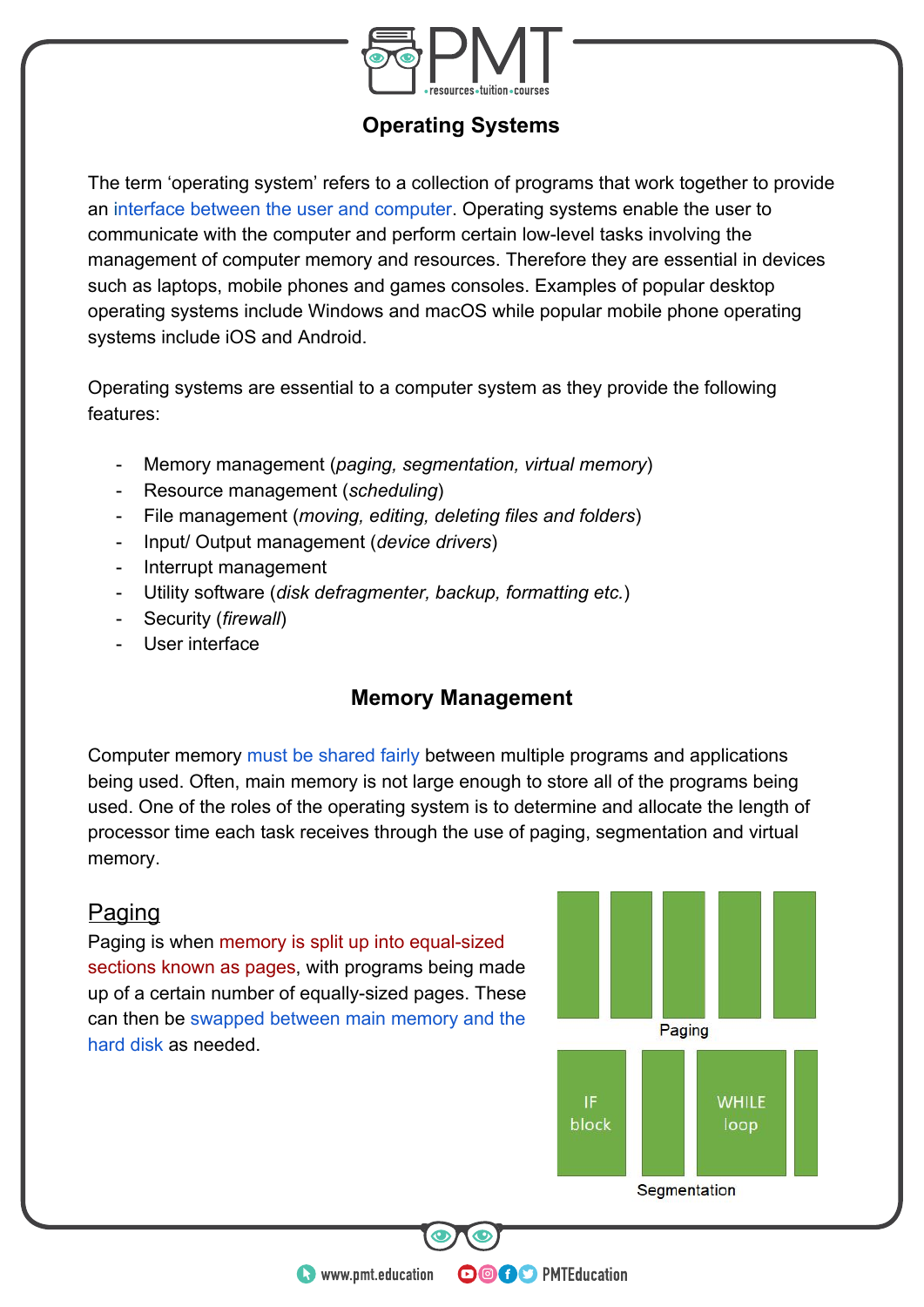

## **Segmentation**

Segmentation is the splitting up of memory into logical sized divisions, known as segments, which vary in size. These are representative of the structure and logical flow of the program, with segments being allocated to blocks of code such as conditional statements or loops.

## Virtual Memory

Virtual memory uses a section of the hard drive to act as RAM when the space in main memory is insufficient to store programs being used. Sections of programs that are not currently in use are temporarily moved into virtual memory through paging, freeing up memory for other programs in RAM.

The key issue with using these three techniques is disk thrashing. This is when the computer 'freezes' and occurs as a result of pages being swapped too frequently between the hard disk and main memory. As a result, more time is spent transferring these pages between main memory and the hard disk then is spent actually running the program. This issue becomes progressively worse as virtual memory is filled up.

## **Interrupts**

Interrupts are signals generated by software or hardware to indicate to the processor that a process needs attention. Different types of interrupts have different priorities and how urgent they are must be taken into account by the operating system when allocating processor time. Interrupts are stored in order of their priority within an abstract data structure called a priority queue in a special register known as an interrupt register. It is the job of the operating system to ensure interrupts are serviced fairly by the processor through the Interrupt Service Routine. Examples of interrupts include a printer signalling the completion of a print job or a peripheral signalling power failure.

## Interrupt Service Routine

The processor checks the contents of the interrupt register at the end of each Fetch-Decode-Execute cycle. If an interrupt exists that is of a higher priority to the process being executed, the current contents of the special purpose registers in the CPU are temporarily transferred into a stack. The processor then responds to the interrupt by loading the appropriate interrupt service routine (ISR) into RAM. A flag is set to signal the ISR has begun.

## **Synoptic Link**

Abstract data structures such as queues and stacks are discussed further in 1.4.2 Data Structures. A queue is a FIFO (First In First Out) data structure in which the first element in the list is the first to leave. A stack is a LIFO (Last In First Out) data structure in which the first element in the list is the last to leave.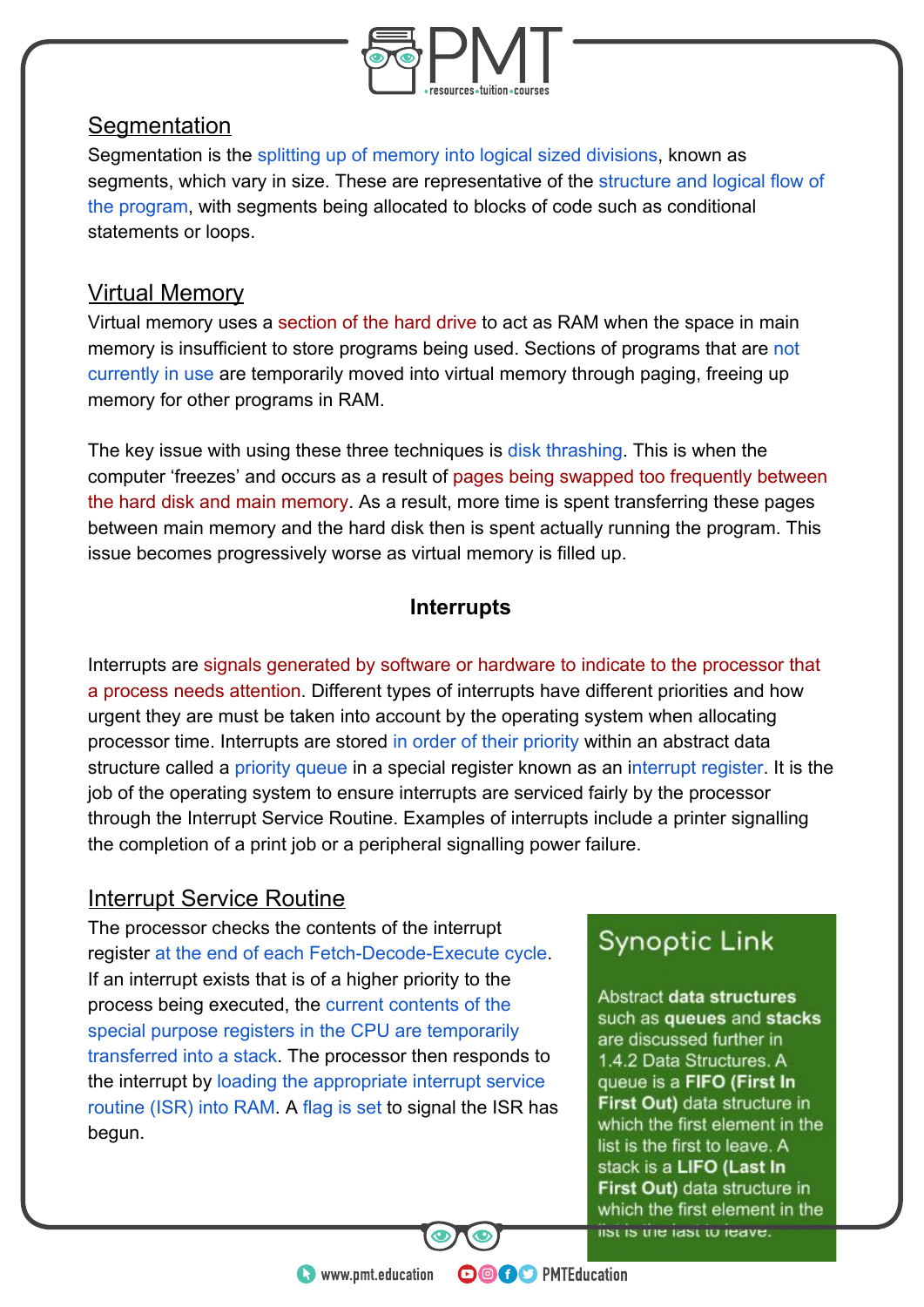

Once the interrupt has been serviced, the flag is reset. The interrupt queue is checked again for further interrupts of a higher priority to the process that was originally being executed.

If there are more interrupts to be serviced, the process described above is repeated until all priority interrupts have been serviced. If there are no more interrupts or interrupts are of a lower priority to the current process, the contents of the stack are transferred back into the registers in memory. The Fetch-Decode-Execute cycle resumes as before.

## **Scheduling**

## **Synoptic Link**

The memory registers referred to here are those you have encountered in 1.1.1; the PC, MAR, MDR, CIR and ALU!

Another core function of the operating system is to ensure all sections of programs being run (known as 'jobs') receive a fair amount of processing time. This is done by

implementing various scheduling algorithms, which work in different ways. Scheduling algorithms can either be:

1. Pre-emptive

Jobs are actively made to start and stop by the operating system.

For example: Multilevel Feedback Queues, Shortest Remaining Time, Round Robin

2. Non pre-emptive

Once a job is started, it is left alone until it is completed.

For example: First Come First Served, Shortest Job First

## **Note**

The scheduling algorithm used depends on the task at hand. For example, **Shortest Remaining Time** is used where the completion of shorter tasks before other tasks is preferred. Typically however, operating systems such as Windows use multilevel feedback queues.

Below are the scheduling algorithms you need to know:

Round robin

Each job is given a section of processor time - known as a time slice - within which it is allowed to execute. Once each job in the queue has used its first time slice, the operating system again grants each job an equal slice of processor time. This continues until a job has been completed, at which point it is removed from the queue. Although Round Robin ensures each job is seen to, longer jobs will take a much longer time for completion due to their execution being inefficiently split up into multiple cycles. This algorithm also does not take into account job priority.

**OOOO** PMTEducation

**C** www.pmt.education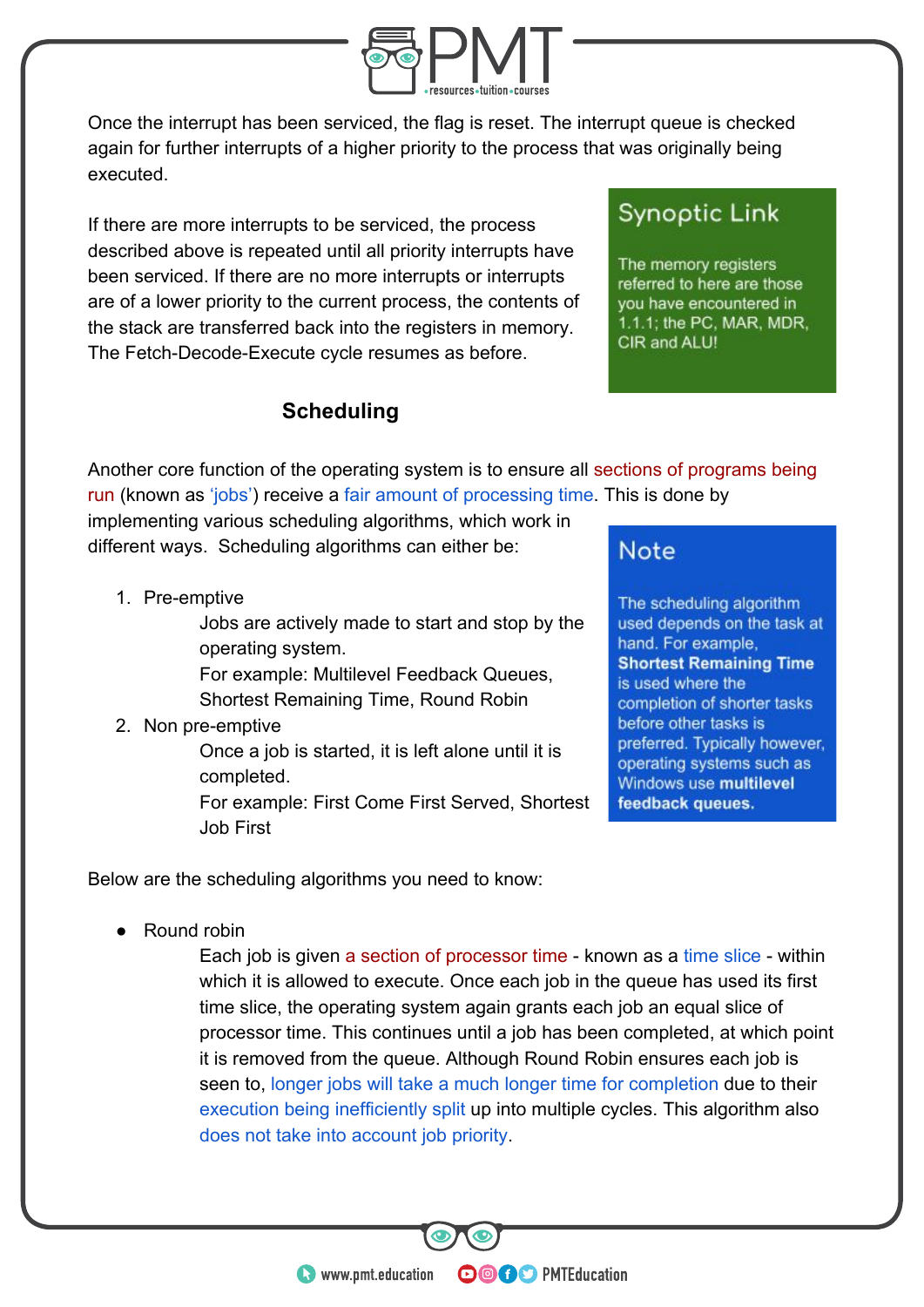

First come first served

Jobs are processed in chronological order by which they entered the queue. Although this is straightforward to implement, FCFS again does not allocate processor time based on priority.

Multilevel feedback queues

This makes use of multiple queues, each which is ordered based on a different priority.

This can be difficult to implement due to deciding which job to prioritise based on a combination of priorities.

Shortest job first

The queue storing jobs to be processed is ordered according to the time required for completion, with the longest jobs being serviced at the end. This type of scheduling is most suited to batch systems, where shorter jobs

are given preference to minimise waiting time. However it requires the processor to know or calculate how long each job will take and this is not always possible. There is also a risk of processor starvation if short jobs continue being added to the job queue.

Shortest remaining time

The queue storing jobs to be processed is ordered according to the time eft for completion, with the jobs with the least time to completion being serviced first.

## Processor starvation

When a particular process does not receive enough processor time in order to execute and be completed.

Again, there is a risk of processor starvation for longer jobs if short jobs are added to the job queue.

## **Types of Operating System**

There are various types of operating systems which have different uses.

● Distributed

This is a type of operating system which is run across multiple devices, allowing the load to be spread across multiple computer processors when a task is run.

**OOOO** PMTEducation

**Embedded** 

Built to perform a small range of specific tasks, this operating system is catered towards a specific device. They are limited in their functionality and hard to update although they consume significantly less power than other types of OS.

## **Note**

Embedded systems are common in consumer appliances such as coffee and washing machines as well as in-car systems.

**C** www.pmt.education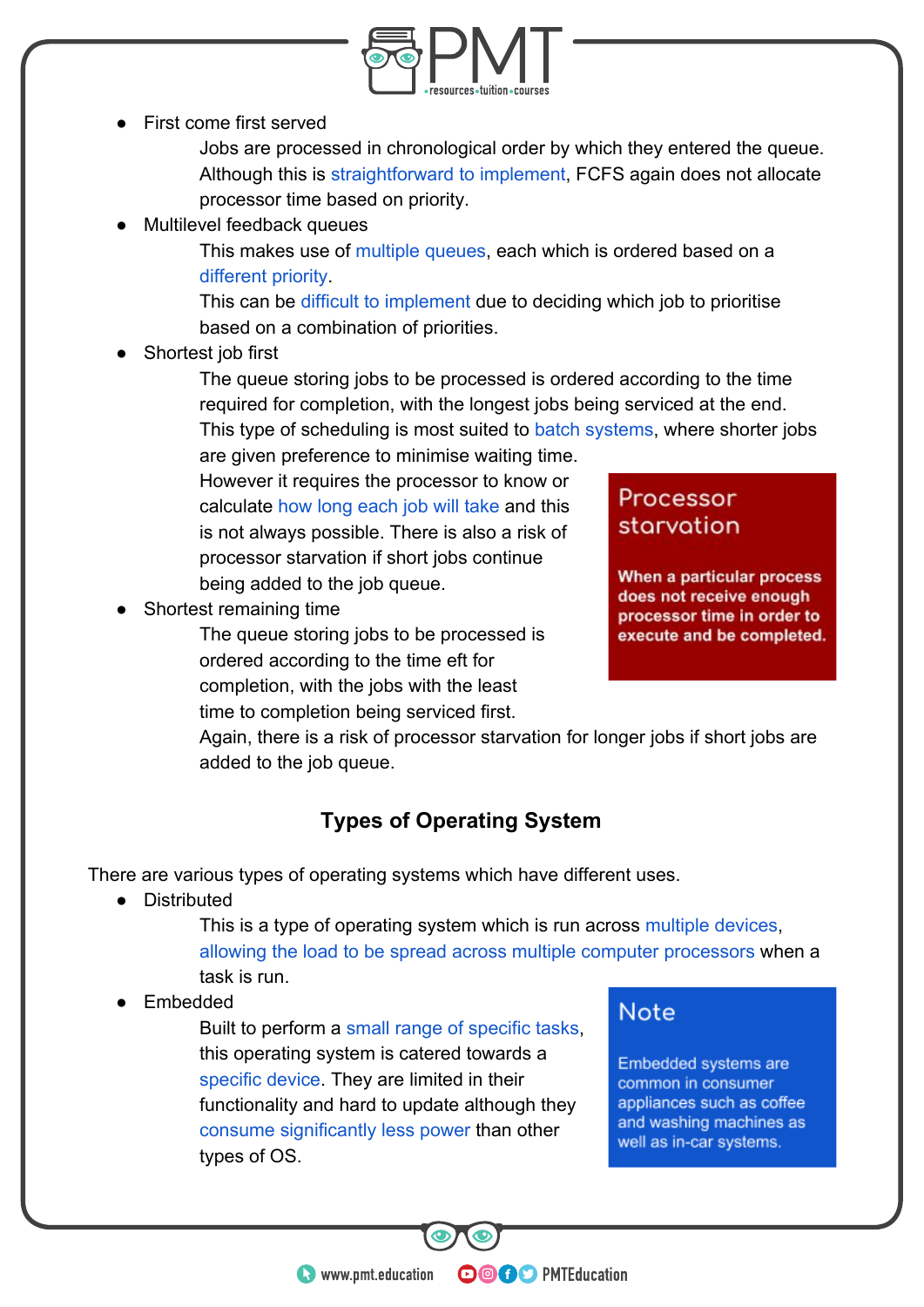

Multi-tasking

Multi-tasking operating systems enable the user to carry out tasks seemingly simultaneously. This is done by using time slicing to switch quickly between programs and applications in memory.

Multi-user

Multiple users make use of one computer, typically a supercomputer, within a multi-user system. Therefore a scheduling algorithm must be used to ensure processor time is shared fairly between jobs. Without a suitable scheduling algorithm, there is a risk of processor starvation, which is when a process is not given adequate processor time to execute and complete.

**Real Time** 

Commonly used in time-critical computer systems, a real time OS is designed to perform a task within a guaranteed time frame. Examples of use include the management of control rods at a nuclear power station or within self-driving cars: any situation where a response within a certain time period is crucial to safety.

### **BIOS**

The Basic Input Output System is the first program that runs when a computer system is switched on. The Program Counter register points to the location of the BIOS upon each start-up of the computer as the BIOS is responsible for running various key tests before the operating system is loaded into memory, such as:

- POST (Power-on self test) which ensures that all hardware (keyboards, disk drives) are correctly connected and functional
- Checking the CPU clock, memory and processor is operational
- Testing for external memory devices connected to the computer

The BIOS is critical to the computer system as it is only after these checks are completed that the operating system can be loaded into RAM from the hard disk.

## Bootstrap/ bootloader

... is the name given to the program that loads the operating system from the hard disk into main memory.

**WWW.pmt.education**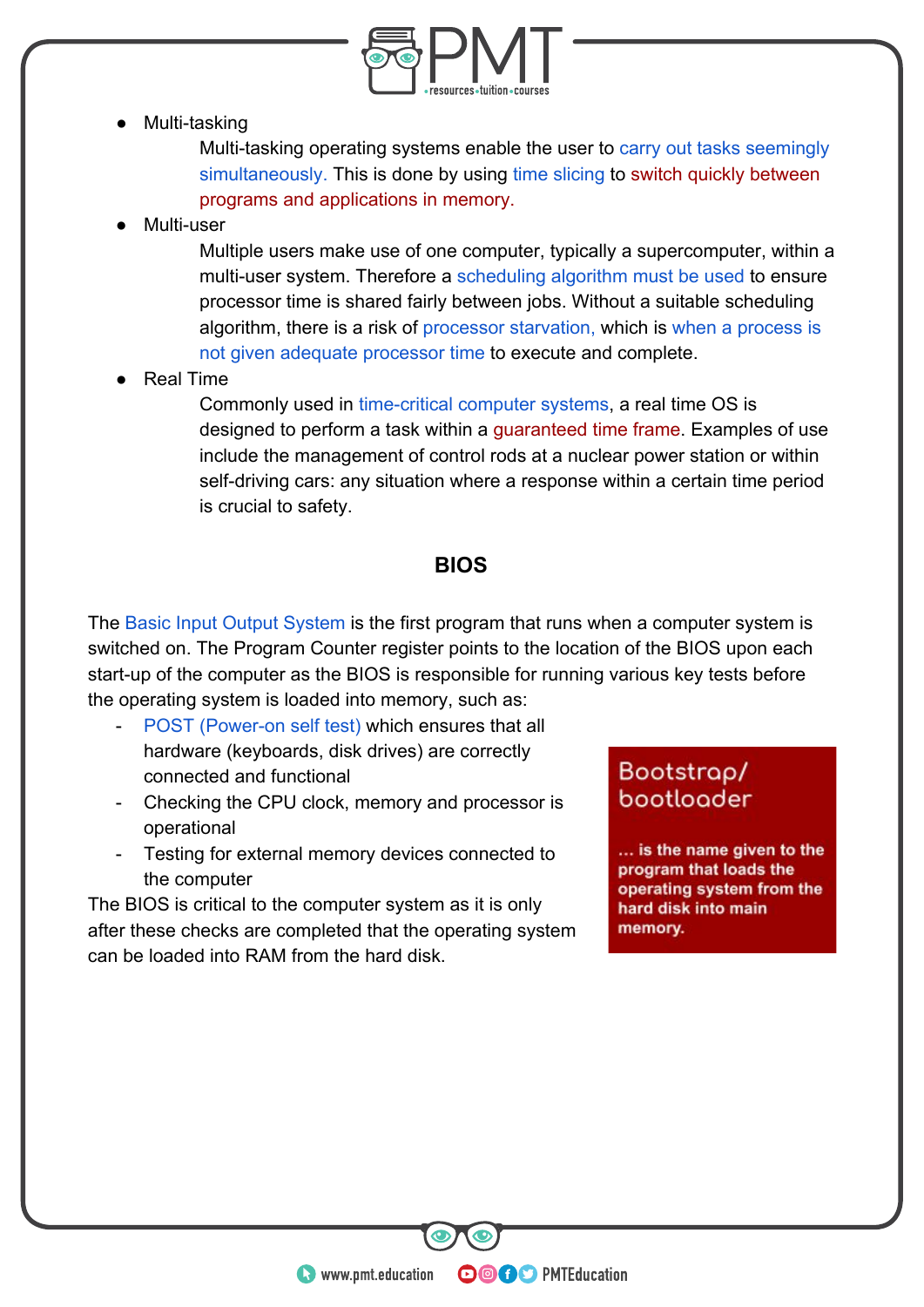

#### **Device Drivers**

Device drivers are computer programs which are provided by the operating system and allow the operating system to interact with hardware.

## Synoptic Link

Device drivers are an example of abstraction as you as a user are able to interact with hardware without knowing details about how this works. This concept is explored further in 2.2.2

When a piece of hardware is used, such as a keyboard, it is the device driver that communicates this request to the operating system which can then produce the relevant output - which in this case is displaying a letter on the screen.

Device drivers are specific to the computer's architecture, so different drivers must be used for different device types such as smartphones, games consoles and desktop PCs. As drivers interact with the operating system, they are also specific to the operating system installed on the device.

### **Virtual Machines**

A virtual machine is a theoretical computer in that it is a software implementation of a computer system. It provides an environment with a translator for intermediate code to run.

## **Synoptic Link**

Translators are discussed further in 1.2.2.

## Intermediate Code

Code that is halfway between machine code and object code is called intermediate code. This is independent of the processor architecture so can be used across different machines and operating systems.

Virtual machines are commonly used to create a development environment for programmers to test programs on different operating systems. The advantage of this is that it saves both the time and money of having to purchase multiple devices solely for testing. However, running intermediate code in a virtual machine can also be considerably slower compared to running low-level code on the device it was designed for.

**OOOO** PMTEducation

**C** www.pmt.education